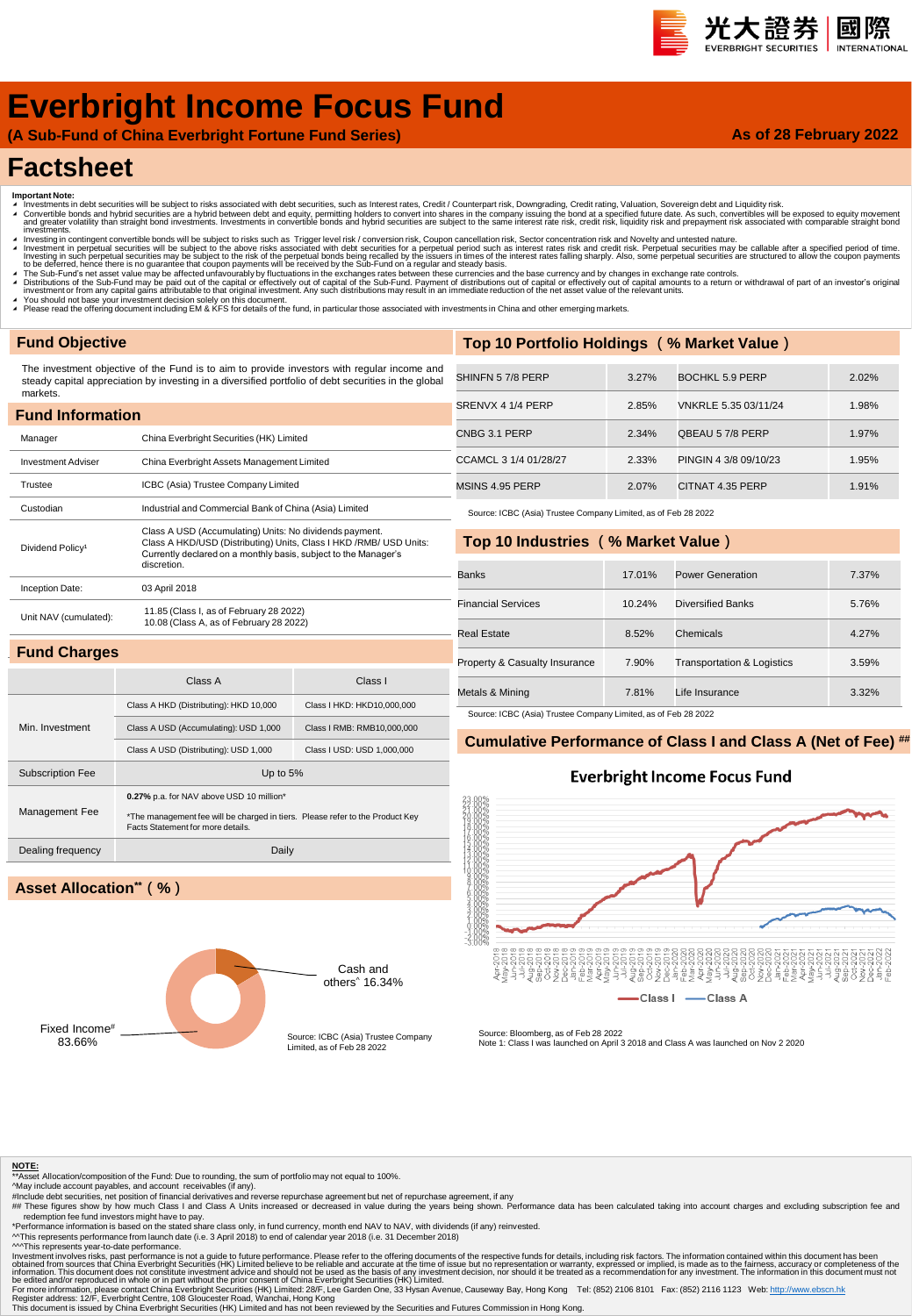# **Everbright Income Focus Fund**

**(A Sub-Fund of China Everbright Fortune Fund Series)**

## **Factsheet**

- 
- Important Note:<br>▲ Investments in debt securities will be subject to risks associated with debt securities, such as Interest rates, Credit / Counterpart risk, Downgrading, Credit rating, Valuation, Sovereign debt and Equid ◢ Investing in contingent convertible bonds will be subject to risks such as Trigger level risk / conversion risk, Coupon cancellation risk, Sector concentration risk and Novelty and untested nature.
- Investment in perpetual securities will be subject to the above risks associated with debt securities for a perpetual period such as interest rates risk and credit risk. Perpetual securities may be callable after a specifi
- A The Sub-Fund's net asset value may be affected unfavourably by fluctuations in the exchanges rates between these currencies and the base currency and by changes in exchange rate controls.<br>A Distributions of the Sub-Fund
- 
- ∡ You should not base your investment decision solely on this document.<br>▲ Please read the offering document including EM & KFS for details of the fund, in particular those associated with investments in China and other em

#### **Country of distribution ( by investment amount)**



| <b>Other Indicators</b>                            |                 |  |  |  |  |  |
|----------------------------------------------------|-----------------|--|--|--|--|--|
| Sharpe Ratio (Class I / Class A)                   | 1.48/0.61       |  |  |  |  |  |
| <b>Yield to Maturity</b>                           | 3.65            |  |  |  |  |  |
| Yield to Worst                                     | 3.03            |  |  |  |  |  |
| Modified OA Duration                               | 0.74            |  |  |  |  |  |
| Portfolio Composite Rating (Fitch / S&P / Moody's) | $A - /A - /A$ 3 |  |  |  |  |  |
|                                                    |                 |  |  |  |  |  |

Source: Bloomberg, as of Feb 28 2022

### **Monthly Return**

| Class I | Jan               | Feb      | Mar      | Apr       | May      | Jun                       | Jul            | Aua   | <b>Sep</b>                  | Oct                 | <b>Nov</b> | <b>Dec</b> | Annual return YTD(%) <sup>***</sup> |          |
|---------|-------------------|----------|----------|-----------|----------|---------------------------|----------------|-------|-----------------------------|---------------------|------------|------------|-------------------------------------|----------|
| 2018    |                   |          |          | $-0.53\%$ |          | $-0.37\%$ $-0.05\%$ 0.61% |                | 0.10% | $0.49\%$                    | $-0.13\%$           | 0.03%      | $-0.03\%$  | $0.12\%$ M                          |          |
| 2019    | .55%              | $1.11\%$ | $1.34\%$ | 0.96%     | 0.38%    | 1.31%                     | 0.99%          |       | 0.65% 0.48%                 | 0.58%               | $0.33\%$   | $0.51\%$   | 10.68%                              |          |
| 2020    | $1.10\%$          | 0.36%    | -6.92%   | 2.52%     |          | 2.63% 2.09% 1.61%         |                |       | $1.11\%$ $-0.34\%$ $0.40\%$ |                     | 1.18%      | 0.70%      | 6.12%                               |          |
| 2021    | $0.38\%$          | 0.61%    | $0.11\%$ | $0.27\%$  | $0.33\%$ | $0.52\%$                  | -0.03%   0.50% |       | 0.00%                       | $-0.33\%$ $-0.27\%$ |            | $0.41\%$   | 2.53%                               |          |
| 2022    | $-0.56\% -1.14\%$ |          |          |           |          |                           |                |       |                             |                     |            |            |                                     | $-1.69%$ |

| Class A | Jan      | Feb                 | <b>Mar</b> | Apr | May | Jun | Jul | Aug | Sep | Oct | <b>Nov</b>                                                                                             | Dec Annual return YTD(%) <sup>***</sup> |           |
|---------|----------|---------------------|------------|-----|-----|-----|-----|-----|-----|-----|--------------------------------------------------------------------------------------------------------|-----------------------------------------|-----------|
| 2020    |          |                     |            |     |     |     |     |     |     |     | 0.52% 0.84%                                                                                            | 1.37%                                   |           |
| 2021    | $0.30\%$ |                     |            |     |     |     |     |     |     |     | $0.53\%$ $0.03\%$ $0.19\%$ $0.25\%$ $0.46\%$ $-0.09\%$ $0.43\%$ $-0.06\%$ $-0.38\%$ $-0.33\%$ $0.35\%$ | 1.67%                                   |           |
| 2022    |          | $-0.62\%$ $-1.20\%$ |            |     |     |     |     |     |     |     |                                                                                                        |                                         | $-1.81\%$ |

#### **NOTE:**

\*\*Asset Allocation/composition of the Fund: Due to rounding, the sum of portfolio may not equal to 100%.

^May include account payables, and account receivables (if any).<br>#Include debt securities, net position of financial derivatives and reverse repurchase agreement but net of repurchase agreement, if any<br>## These figures sho

redemption fee fund investors might have to pay.<br>"Performance information is based on the stated share class only, in fund currency, month end NAV to NAV, with dividends (if any) reinvested.<br>^^This represents performance f

Investment involves risks, past performance is not a guide to future performance. Please refer to the offering documents of the expective substanced from sources that China Everbright Securities (HK) Limited believe to be

Disclaimer:<br>This document is prepared by Everbright Securities International and/or its affiliates. It is on basis of the information provided by the recipient and publicly available reports, news, or data. It is not compi

The purpose of this document is not to provide the basis, recommendation, or suggestion for the recipient to make investment decisions. This document divident his metally advisories for any incrument and the metally includ

Any opinion mentioned in this document are exclusively general opinions. The opinions may be different or inconsistent with the research and and/or its affiliates. or its busines mentioned in this document are served by it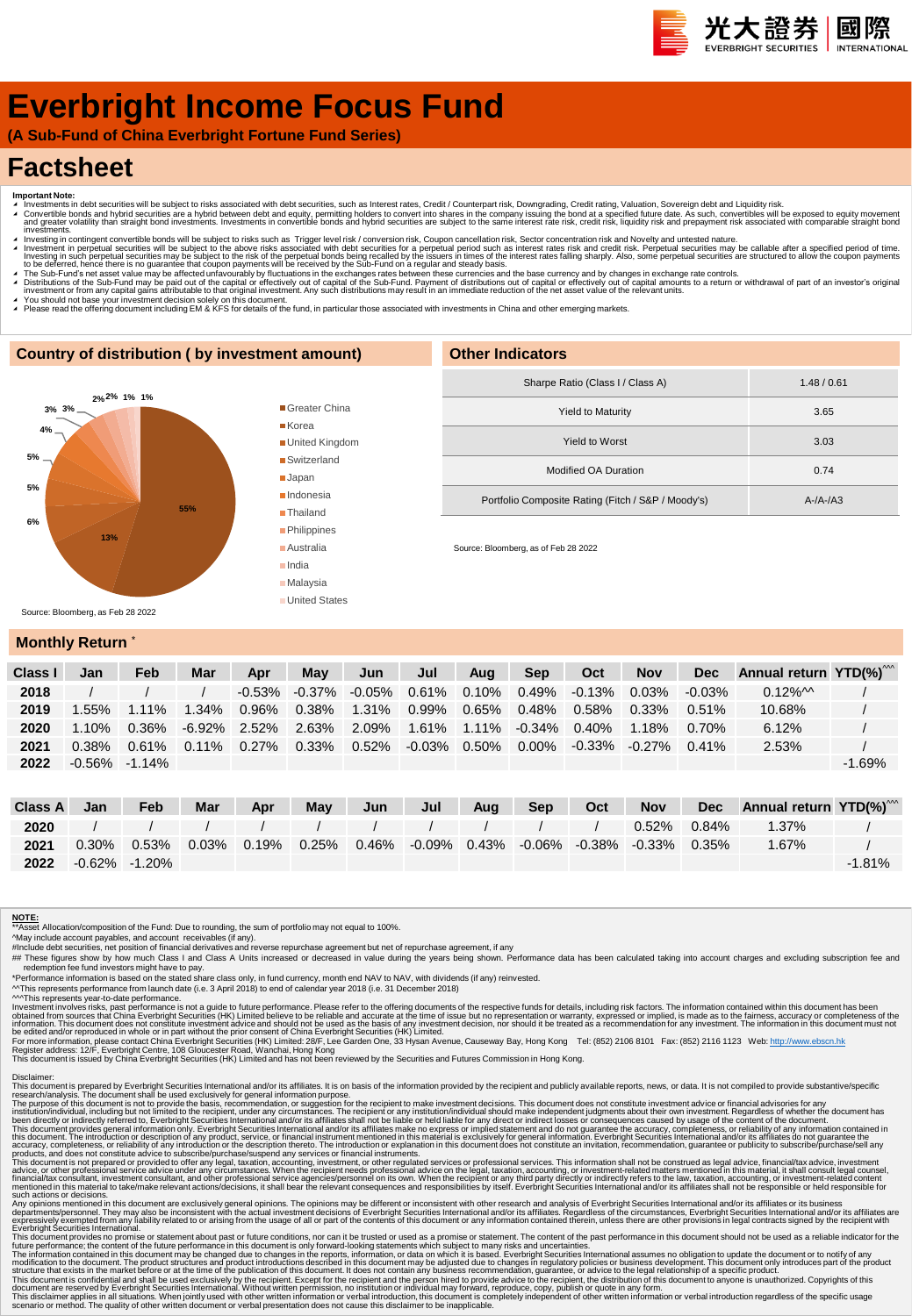

**截止至2022年2月28日**

# **光大焦點收益基金**

**(中國光大富尊基金系列的子基金)**

## **基金概要**

**重要提示:**

- 
- 4 可轉證券投資將承受與情務證券相關的風險,例如利率、信貸次易對手風險、降線、信貸評級、評估、主權債務和流動性風險。<br>4 可轉換債務業投資將承受與情務額證外相關的風險,例如利率、信貸次易對手風險、降風、有限部級行情勞的公司的股份,因此,與直接債券投資相比,可轉換債券將面臨股本波動和更大的波動性 可轉換<br>4 債券和混合證券的投資要承受與直接債券投資相關的相同利率風險、行業集中風險和頂待付款風險 •<br>1 積分和混合證券的投資要承受要項資
- 
- 
- 
- 
- ▲ 投資者不應惶恨據本又僵做出投資決定 。<br>▲ 有關該基金的詳細資料 · 請閱讀發行文件(包括基金說明書和產品資料概要) · 包括有關中國及其他新興市場風險 ·

#### **基金目標**

**基金資料**

 $\frac{1}{\sqrt{2}}$ 

子基金的投資目標旨在透過投資於由環球市場的債務證券組成的分散投資組合,以為投資者提 供定期收入及穩定資本增值。

| 十大持倉 (市值佔比%) |
|--------------|
|              |

|         |                                                                  | <b>CNBG3</b> |
|---------|------------------------------------------------------------------|--------------|
| 甚金資料    |                                                                  | <b>CCAMC</b> |
| 基金經理:   | 中國光大證券(香港)有限公司                                                   |              |
| 基金投資顧問: | 中國光大資產管理有限公司                                                     | <b>MSINS</b> |
| 受托人:    | 工銀亞洲信託有限公司                                                       | 來源:          |
| 托管行:    | 中國工商銀行(亞洲)有限公司                                                   |              |
| 派息政策1:  | A類美元 ( 累積 ) 單位 : 不支付股息。<br>A類港元/美元 (分發)單位·I類港幣/人民幣/美元單位:目前在每月的基礎 |              |
|         | 上宣布‧由基金經理全權決定‧                                                   |              |
| 成立日期:   | 2018年4月3日                                                        | 銀行           |
|         | 11.85 (l類, 2022年2月28日)<br>10.08 (A類, 2022年2月28日)                 |              |
| 單位淨值:   |                                                                  |              |

| SHINFN 57/8 PERP      | 3.27% | BOCHKL 5.9 PERP       | 2.02% |
|-----------------------|-------|-----------------------|-------|
| SRENVX 4 1/4 PERP     | 2.85% | VNKRLE 5.35 03/11/24  | 1.98% |
| CNBG 3.1 PERP         | 2.34% | QBEAU 5 7/8 PERP      | 1.97% |
| CCAMCL 3 1/4 01/28/27 | 2.33% | PINGIN 4 3/8 09/10/23 | 1.95% |
| MSINS 4.95 PERP       | 2.07% | CITNAT 4.35 PERP      | 1.91% |

來源: 工銀亞洲信託有限公司 (2022年2月28日)

#### **十大行業 (市值佔比%)**

| 銀行     | 17.01% | 發電    | 7.37% |
|--------|--------|-------|-------|
| 金融服務   | 10.24% | 多元化銀行 | 5.76% |
| 不動產    | 8.52%  | 化學    | 4.27% |
| 產物及意外險 | 7.90%  | 運輸及物流 | 3.59% |
| 金屬與礦業  | 7.81%  | 人壽保險  | 3.32% |

#### **基金費用**

**提示**:

|            | A 類                                                  | 類                                                                |  |  |  |  |
|------------|------------------------------------------------------|------------------------------------------------------------------|--|--|--|--|
| 最低首次認購額    | 港元 (分派) : 10,000港元<br>美元 (累積/分派): 1,000美元            | 港元 : HKD 10,000,000<br>人民幣: RMB 10.000.000<br>美元 : USD 1,000,000 |  |  |  |  |
| 初始認購費      | 最多為5%                                                |                                                                  |  |  |  |  |
| 管理費(每年)    | 1.000萬美元以上<br>: $0.27\%$ *<br>*管理費為分級收取。詳情請參照產品資料概要。 |                                                                  |  |  |  |  |
| 交易頻率       | 每個營業日                                                |                                                                  |  |  |  |  |
|            |                                                      |                                                                  |  |  |  |  |
| 資產分配** (%) |                                                      |                                                                  |  |  |  |  |

## 來源: 工銀亞洲信託有限公司 (2022年2月28日)

### **I 類及A類累積表現 (扣除費用後) ##**





來源: 彭博 (2022年2月28日)<br>注1:I類基金份額於2018年4月3日設立,A類基金份額於2020年11月2日設立

| 固定收益#<br>83.66%            |  |
|----------------------------|--|
| 來源: 工銀亞洲信託有限公司(2022年2月28日) |  |

\*\*資產分配/組合:由於四捨五入 · 投資組合的總和可能不等於100% ·<br>^可能包括應付帳款和應收帳款(如果有) ·





\*基金表現僅基於指定的單位類別・計算基礎: 每月末資產淨值對資產淨值(以基金貨幣計算)・所得股息(如果有)會進行再投資和計算在內・<br>^^遠表示從發布日期(即2018年4月3日)到2018日年末(即2018年12月31日)的表現<br>^^遠表示不至今表現。<br>投資涉及風險・過去的表現並不代表未來的表現・有關風險因素的詳情:請參閱各基金的發行文件・本文檔中包含的信息均來自中國光大證券(香港)有限公司認為在發行時是可靠和準確的信息・但未就其公平性・

本文檔中的信息 •<br>如要查詢更多資料 · 請聯絡 中國光大證券(香港)有限公司:香港銅鑼灣希慎道33號利園一期28樓 熱線: (852) 2106 8101 傳真: (852) 2116 1123 網址: [http://www.ebscn.hk](http://www.ebscn.hk/) 註冊地址:香港灣仔告士打道108號光大中心12樓<br>本文件由中國光大證券(香港)有限公司發行‧未經香港證券及期貨事務監察委員會審查。

現金及其他^ 16.34%